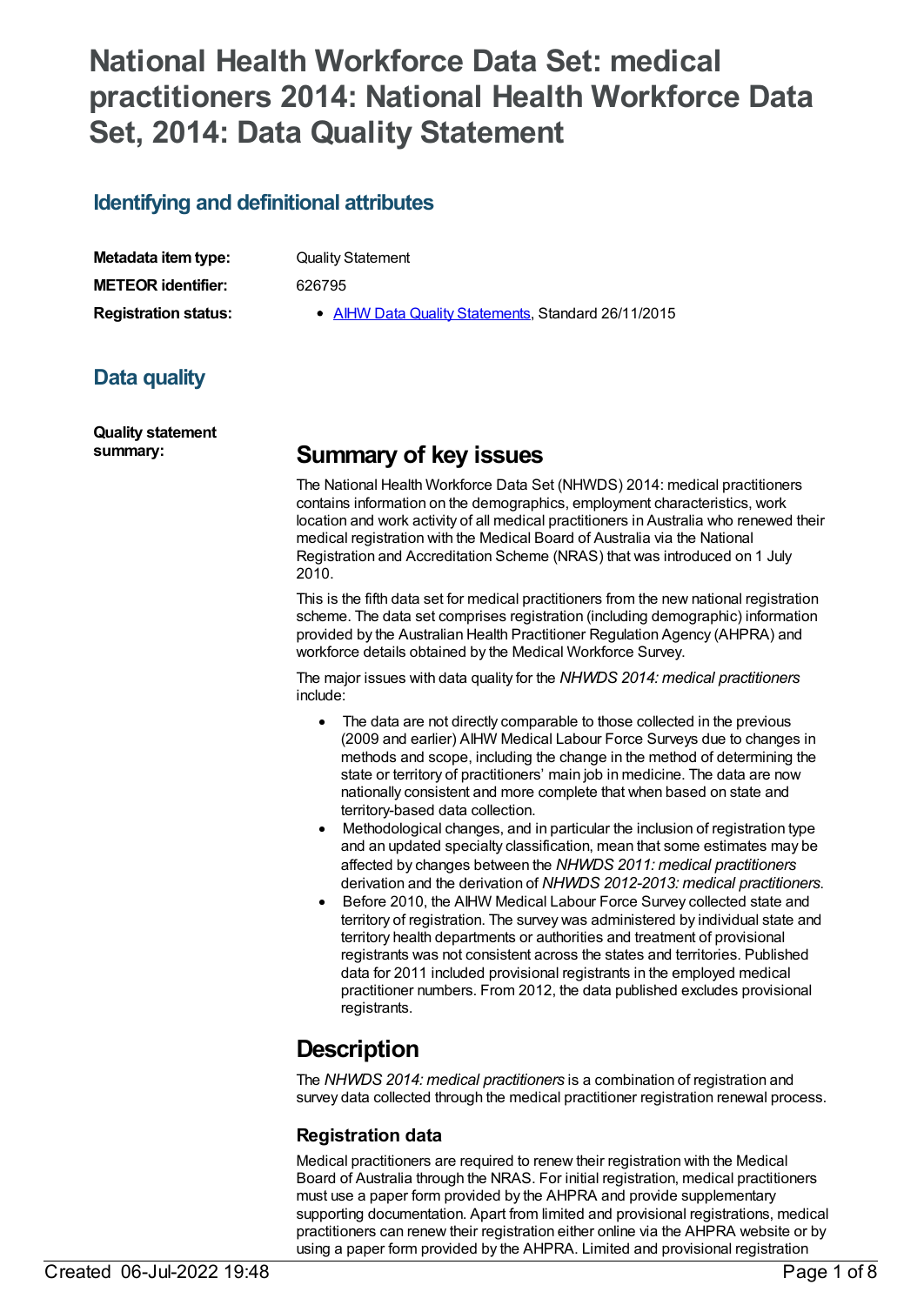renewals are done using paper forms. This information is referred to as 'registration data'.

The majority of medical practitioners are due to renew their registrations on 30 September each year. Limited and provisional registration renewals occur on the anniversary of when the individual practitioner last registered/renewed.

Data collected at renewal include demographic information such as age, sex, country of birth, details of health qualification(s), and registration status (see registration forms at [http://www.medicalboard.gov.au/Registration/Types/General-](http://www.medicalboard.gov.au/Registration/Types/General-Registration.aspx)Registration.aspx).

### **Survey data**

When medical practitioners renew their registration online they are also asked to complete an online version of the Medical Workforce Survey questionnaire. When medical practitioners renew their registration on a paper form, they are asked to complete a paper version of the Medical Workforce Survey questionnaire.

## **Database creation**

The AHPRA stores both the online registration data and the online survey information in separate databases. They send these two de-identified data sets to the AIHW, where they are merged into a national data set.

The paper survey forms are collected by AHPRA and sent to the Commonwealth Department of Health to be scanned into a data set. The Commonwealth Department of Health then sends the scanned data to AIHW for merging with the online survey forms and registration data. The merged data is cleansed and adjusted for non-response to form a nationally consistent data set. The final data set is then known as the National Health Workforce Data Set 2014: medical practitioners.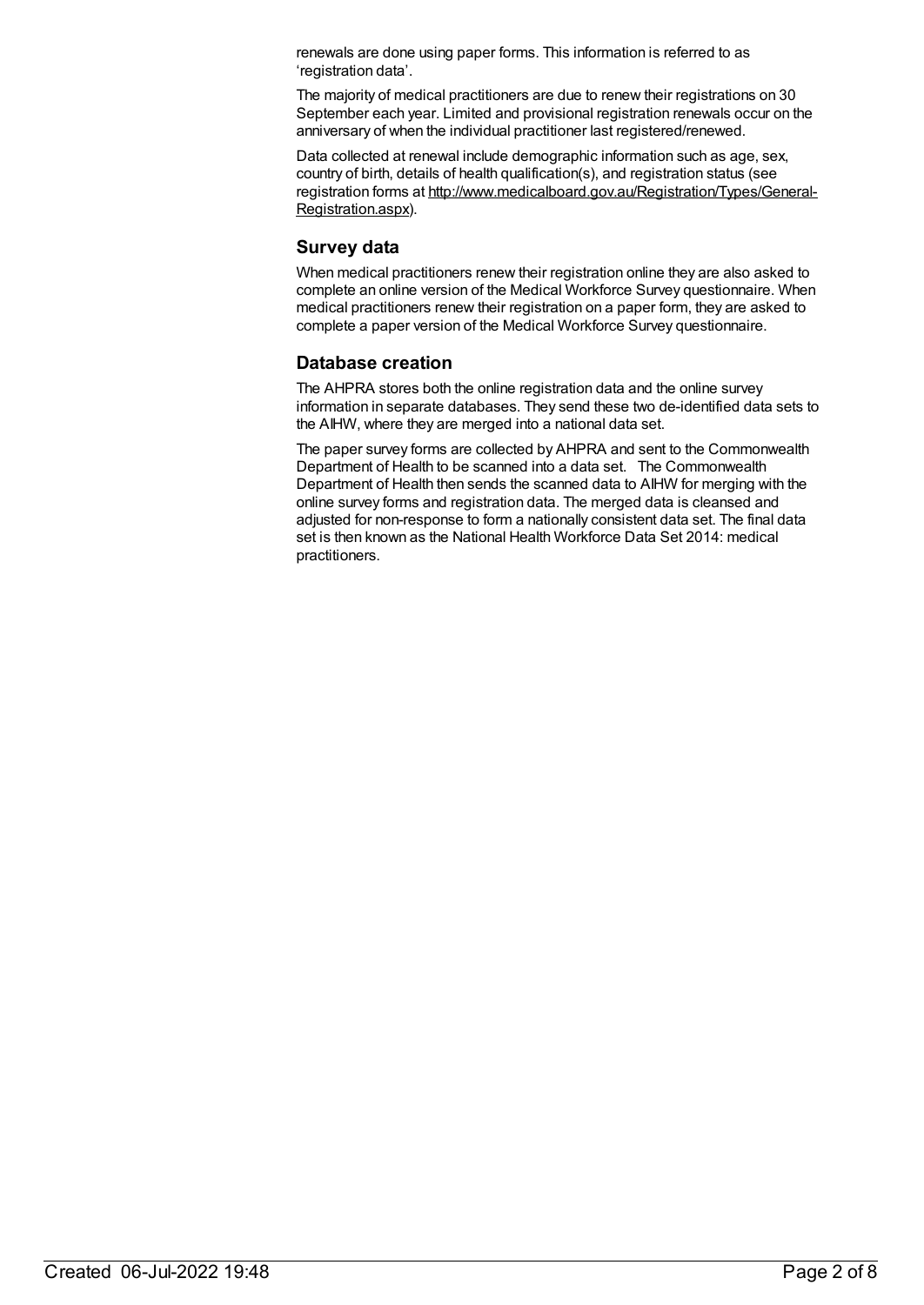| Institutional environment: | The Australian Institute of Health and Welfare (AIHW) is a major national agency set<br>up by the Australian Government under the Australian Institute of Health and<br>Welfare Act 1987 to provide reliable, regular and relevant information and statistics<br>on Australia's health and welfare. It is an independent statutory authority<br>established in 1987, governed by a management board, and accountable to the<br>Australian Parliament through the Health portfolio.                                                                                 |
|----------------------------|--------------------------------------------------------------------------------------------------------------------------------------------------------------------------------------------------------------------------------------------------------------------------------------------------------------------------------------------------------------------------------------------------------------------------------------------------------------------------------------------------------------------------------------------------------------------|
|                            | The AIHW aims to improve the health and wellbeing of Australians through better<br>health and welfare information and statistics. It collects and reports information on a<br>wide range of topics and issues, ranging from health and welfare expenditure,<br>hospitals, disease and injury, and mental health, to ageing, homelessness,<br>disability and child protection.                                                                                                                                                                                      |
|                            | The AIHW also plays a role in developing and maintaining national metadata<br>standards. This work contributes to improving the quality and consistency of<br>national health and welfare statistics. The AIHW works closely with governments<br>and non-government organisations to achieve greater adherence to these<br>standards in administrative data collections to promote national consistency and<br>comparability of data and reporting.                                                                                                                |
|                            | One of the main functions of the AIHW is to work with the states and territories to<br>improve the quality of administrative data and, where possible, to compile national<br>datasets based on data from each jurisdiction, to analyse these data sets and to<br>disseminate information and statistics.                                                                                                                                                                                                                                                          |
|                            | The Australian Institute of Health and Welfare Act 1987, in conjunction with<br>compliance to the Privacy Act 1988 (Cwlth), ensures that the data collections<br>managed by the AIHW are kept securely and under the strictest conditions with<br>respect to privacy and confidentiality. For further information, see the AIHW website<br>at <http: www.aihw.gov.au="">.</http:>                                                                                                                                                                                  |
|                            | The AHPRA is the organisation responsible for the implementation of the NRAS<br>across Australia. The AHPRA works with the National Health Practitioner Boards to<br>regulate health practitioners in the public interest and to ensure a competent and<br>flexible health workforce that meets the current and future needs of the Australian<br>community.                                                                                                                                                                                                       |
|                            | Until its closure in August 2014, Health Workforce Australia was responsible for the<br>development of the workforce surveys. Its functions were transferred then to the<br>Department of Health.                                                                                                                                                                                                                                                                                                                                                                  |
|                            | The AIHW receives registration (including demographic) information on medical<br>practitioners via the mandatory national registration process administered by the<br>AHPRA and the voluntary Medical Workforce Survey data collected at the time of<br>registration renewal. The registration and workforce survey data are combined,<br>cleansed and adjusted for non-response to form a national data set known as<br>NHWDS 2014: medical practitioners. The AIHW is the data custodian of the<br>NHWDS 2014: medical practitioners.                            |
| <b>Timeliness:</b>         | The NHWDS 2014: medical practitioners is produced from the national<br>registration renewal process, conducted from early August to 30 September.<br>Although the reference time is notionally the renewal date, 30 September,<br>legislation allows for a one month period of grace. Thus, the final registration<br>closure date is one month after the renewal date. The AHPRA allows a further two<br>weeks to allow for mail and data entry delays for completeness. Consequently the<br>extraction of data occurs a month and a half after the renewal date. |
|                            | The Medical Workforce Survey was collected between 1 July and 30 September,<br>as it is administered as part of the registration renewal process. The exceptions to<br>this timetable were in relation to limited and provisional registrations, where<br>registrants are renewed on the anniversary of their commencement. These<br>responses were included with the regular survey respondents.                                                                                                                                                                  |
|                            | The online data was provided to the AIHW from AHPRA in December 2014 while<br>the paper forms were sent to the AIHW from the Commonwealth Department of<br>Health on 28 April 2015. The medical practitioner 2014 data is to be published by<br>AIHW in December 2015.                                                                                                                                                                                                                                                                                             |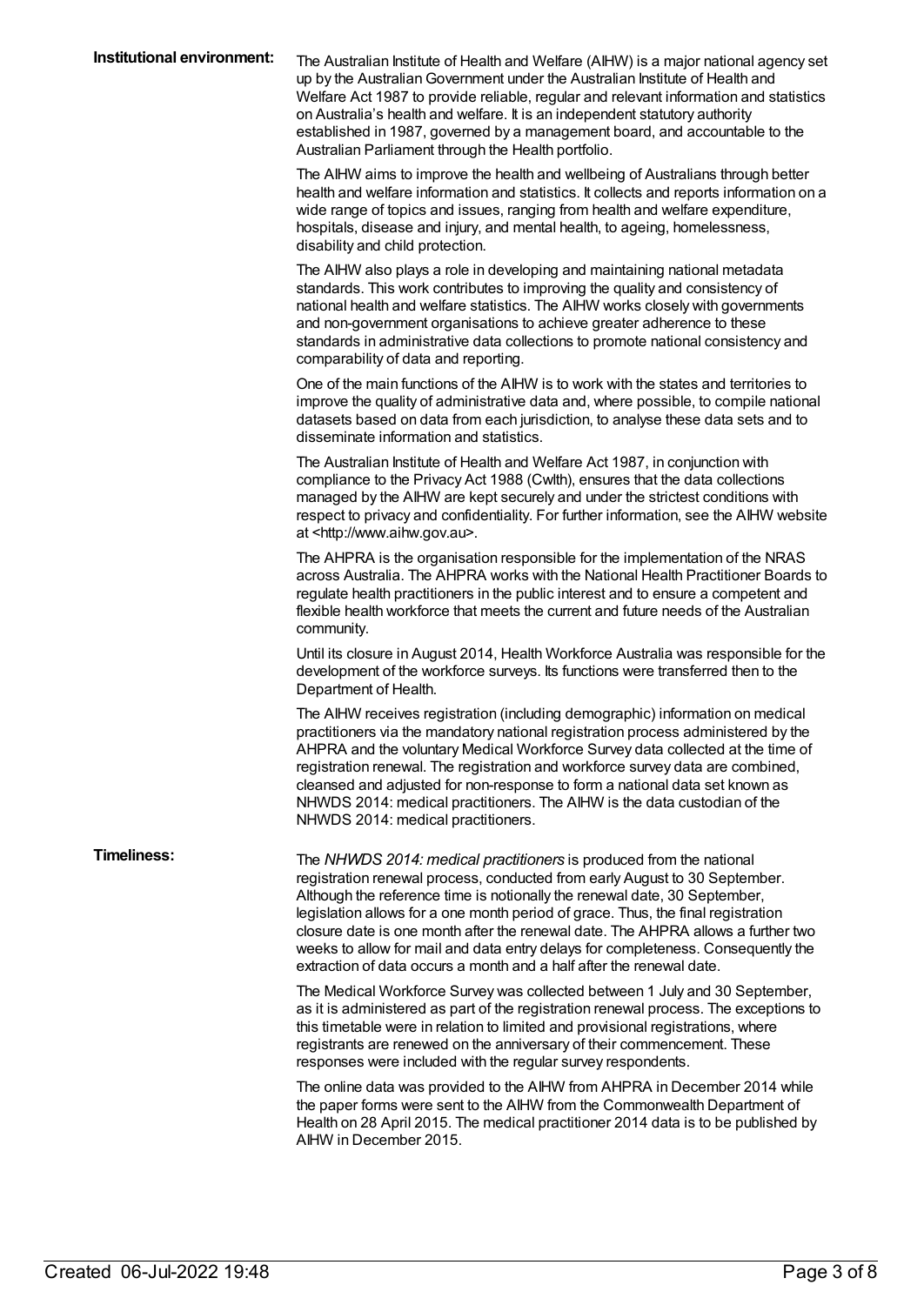| <b>Accessibility:</b> | Results from the NHWDS 2014: medical practitioners are published on the AIHW<br>website at http://www.aihw.gov.au/workforce/medical/.                                                                                                                                                                                                                                                                                                                                                                                                                                                                                                                                                                                                                                                                                                                                                                                                            |
|-----------------------|--------------------------------------------------------------------------------------------------------------------------------------------------------------------------------------------------------------------------------------------------------------------------------------------------------------------------------------------------------------------------------------------------------------------------------------------------------------------------------------------------------------------------------------------------------------------------------------------------------------------------------------------------------------------------------------------------------------------------------------------------------------------------------------------------------------------------------------------------------------------------------------------------------------------------------------------------|
|                       | Users can request data not available online or in reports through the AIHW data<br>request management system http://www.aihw.gov.au/custom-data-request-service/,<br>via the Communications, Media and Marketing Uniton (02) 6244 1032 or via email<br>to info@aihw.gov.au. Requests that take longer than half an hour to compile are<br>charged for on a cost-recovery basis.                                                                                                                                                                                                                                                                                                                                                                                                                                                                                                                                                                  |
|                       | Access to the master unit record files may be requested through the AIHW Ethics<br>Committee.                                                                                                                                                                                                                                                                                                                                                                                                                                                                                                                                                                                                                                                                                                                                                                                                                                                    |
| Interpretability:     | Descriptions of data items in the National Health Workforce Data Set 2014:<br>medical practitioners are available on request from the Expenditure and Workforce<br>Unit at the AIHW.                                                                                                                                                                                                                                                                                                                                                                                                                                                                                                                                                                                                                                                                                                                                                             |
|                       | The survey used by medical practitioners is available from the AIHW website<br>http://www.aihw.gov.au/workforce/medical/.                                                                                                                                                                                                                                                                                                                                                                                                                                                                                                                                                                                                                                                                                                                                                                                                                        |
| <b>Relevance:</b>     |                                                                                                                                                                                                                                                                                                                                                                                                                                                                                                                                                                                                                                                                                                                                                                                                                                                                                                                                                  |
|                       | Scope and coverage                                                                                                                                                                                                                                                                                                                                                                                                                                                                                                                                                                                                                                                                                                                                                                                                                                                                                                                               |
|                       | The NHWDS 2014: medical practitioners contains registration details of all<br>registered medical practitioners in Australia at 30 September 2014.                                                                                                                                                                                                                                                                                                                                                                                                                                                                                                                                                                                                                                                                                                                                                                                                |
|                       | Medical practitioners are required by law to be registered with the Medical Board<br>of Australia and must complete the formal registration renewal form(s) to practise in<br>Australia. This is the compulsory component of the renewal process.                                                                                                                                                                                                                                                                                                                                                                                                                                                                                                                                                                                                                                                                                                |
|                       | The Medical Workforce Survey is voluntary and only practitioners who are on the<br>register at the time of the survey and required to renew their registration receive a<br>questionnaire for completion. New registrants registering outside the registration<br>renewal period will not receive a survey form. These practitioners will receive a<br>survey form when they renew their registration the following year, during the<br>registration renewal period.                                                                                                                                                                                                                                                                                                                                                                                                                                                                             |
| <b>Accuracy:</b>      |                                                                                                                                                                                                                                                                                                                                                                                                                                                                                                                                                                                                                                                                                                                                                                                                                                                                                                                                                  |
|                       | Response rates and mode                                                                                                                                                                                                                                                                                                                                                                                                                                                                                                                                                                                                                                                                                                                                                                                                                                                                                                                          |
|                       | The NHWDS 2014: medical practitioners contains registration details of all<br>registered medical practitioners in Australia at 30 September 2014.                                                                                                                                                                                                                                                                                                                                                                                                                                                                                                                                                                                                                                                                                                                                                                                                |
|                       | The data set also contains workforce information for registered medical<br>practitioners who completed the Medical Workforce Survey. The overall response<br>rate to the 2014 survey was 91.8%. That is, the number of responses to the survey<br>represented 91.8% of registered medical practitioners. Of these responses, 96.3%<br>completed the 2014 version of the survey online, 3.1% completed the 2014 version<br>of the survey on paper and 0.6% completed the 2013 version of the survey on<br>paper. The group with the lowest response rate was limited registrants (4,125<br>registrations with a response rate of 25.0%) who only complete paper survey forms<br>on the anniversary of their first registration. As a result not only do they have a low<br>response rate but they are more likely to complete the 2013 version of the survey<br>on paper. This significantly affects the reliability of estimates for this group. |
|                       | <b>Registration data from the NRAS</b>                                                                                                                                                                                                                                                                                                                                                                                                                                                                                                                                                                                                                                                                                                                                                                                                                                                                                                           |
|                       | Some data items collected as part of the previous AIHW Medical Labour Force<br>Survey, such as date of birth, sex and specialty of practice, are now data items<br>included as part of the registration and renewal process.                                                                                                                                                                                                                                                                                                                                                                                                                                                                                                                                                                                                                                                                                                                     |
|                       | The NRAS allows a medical practitioner to record more than one specialty, with up<br>to five specialties recorded in 2014. However, the Health Practitioner Regulation<br>National Law 2009 does not require or enable practitioners to identify their primary<br>speciality. The survey now includes the reporting of hours worked in each specialty.<br>The hours reported (where available) were used to determine which specialty was<br>the primary specialty.                                                                                                                                                                                                                                                                                                                                                                                                                                                                              |
|                       | <b>Medical Workforce Survey 2014 design</b>                                                                                                                                                                                                                                                                                                                                                                                                                                                                                                                                                                                                                                                                                                                                                                                                                                                                                                      |
|                       | In 2013, the online survey questionnaire included for the first time electronic<br>sequencing of questions to automatically guide the respondent to the next<br>appropriate question based on previous responses. This approach to improving<br>the data quality has continued with the 2014 questionnaire.                                                                                                                                                                                                                                                                                                                                                                                                                                                                                                                                                                                                                                      |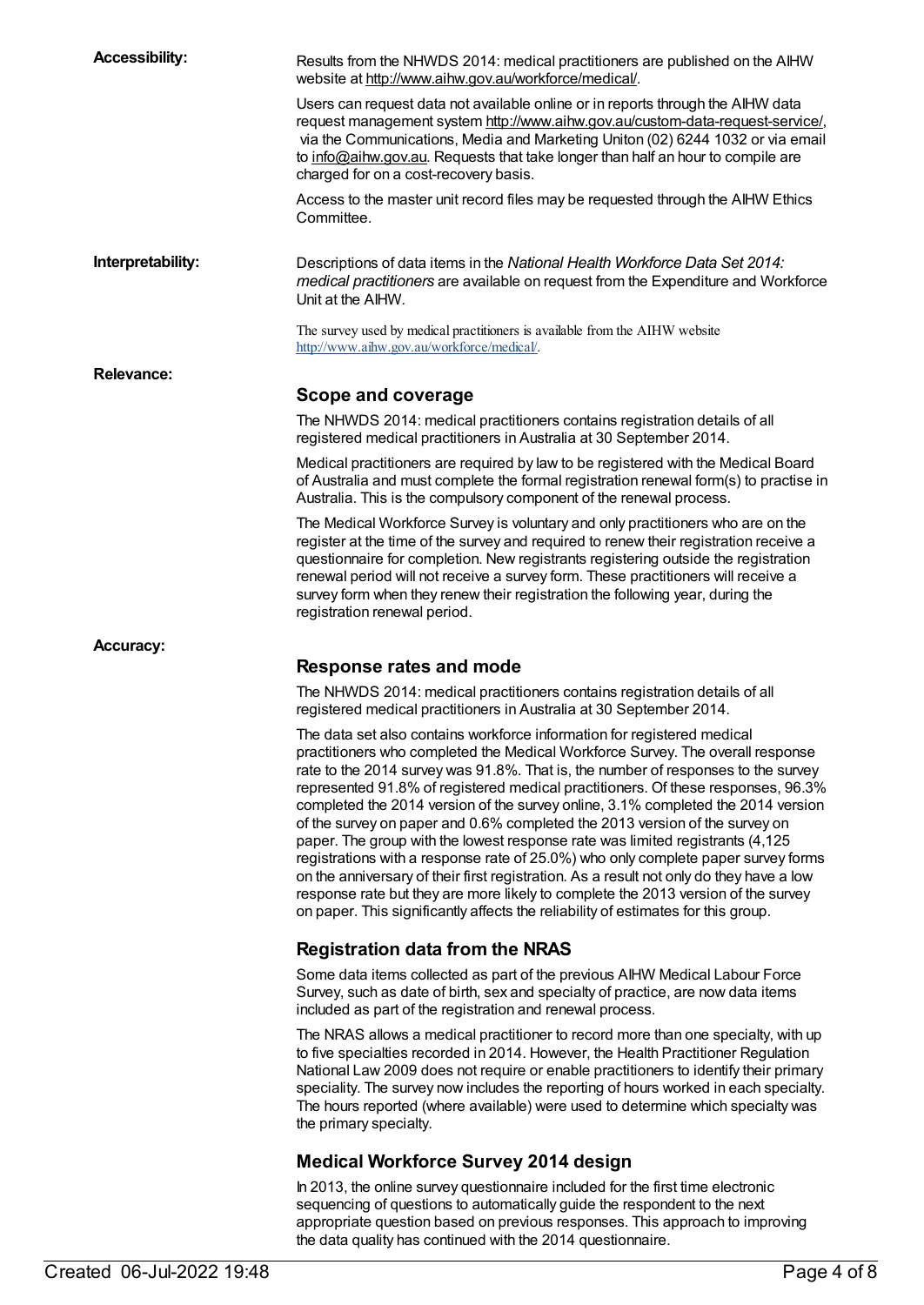In previous surveys and in the paper version of the survey respondents may have made inconsistent responses. Respondents not correctly following the sequencing instructions for the employment questions may be assigned to an incorrect workforce status or not assigned a status, due to incomplete data.

In the electronic version of the 2014 survey, a small number of survey items were filled by an automated process that draws on the registration data of respondents. For two survey items, the automated process may not have functioned as intended. The survey items are meant to determine whether the respondent:

- was working in General Practice with or without specialist registration in general practice (Question 13); or
- has a specialist registration in medicine (including specialist registration in general practice) (Question 22).

The response distributions for these two survey items do not reflect what is known about specialist registrations directly from the actual registration data, nor are they consistent with the corresponding distributions from 2013.

### **Inconsistencies between workforce survey and registration data**

There were a number of inconsistencies between the data sourced from the NRAS and the workforce survey data.

In the survey, a number of medical practitioners self-reported the principal area in their main job as 'specialist' but had no accredited specialty in their registration details or were accredited as general practitioners. A number of these practitioners had overseas specialist qualifications with limited registration status and also answered 'specialist-in-training' questions. Under the Health Practitioner Regulation National Law 2009, specialist registration is available only to medical practitioners who have been assessed by an Australian Medical Council accredited specialist college as being eligible for fellowship. Fellowship is not a pre-requisite for specialist registration.

Another small number were found to have surrendered their specialist registration between the time of the survey and the extraction of the registration data.

The 'location of principal practice' recorded in the registration data was often different from the corresponding details of a practitioner's main job as self-reported in the survey. This may reflect temporary movement. For example, 14.5% more medical practitioners have the Northern Territory as their derived state/territory (largely based on state/territory of main job in week before survey) than have it as their principal practice location on the AHPRA database.

The decision was therefore taken to use a derived location based firstly on 'main job' information, then on 'principal practice location' if the main job location was missing, and subsequently on residential address if the principal practice location was also missing. This derived state and territory of main job is used in all published tables except where otherwise stated. As a consequence of this methodology, medical practitioners who were working overseas but maintained a contact address in Australia have been allocated in state and territory tables to the state or territory where that contact address was, though the majority of them remained classified as 'overseas'.

### **Quality of location information**

Some post code fields contained values other than valid post codes, and overseas postal identifiers. Suburb fields sometimes contained invalid suburb names. Where state and postcode information did not agree, the suburb was used to look up a postcode and this was used to decide which of the two were more likely to be correct.

### **Estimation procedures**

The AIHW uses registration data together with survey data to derive estimates of the total medical practitioner workforce. Not all medical practitioners who receive a survey respond, because it is not mandatory to do so. In deriving the estimates, two sources of non-response to the survey are accounted for:

item non-response—occurs as some respondents return partially completed surveys. Some survey records were so incomplete that it was decided to omit them from the reported survey data.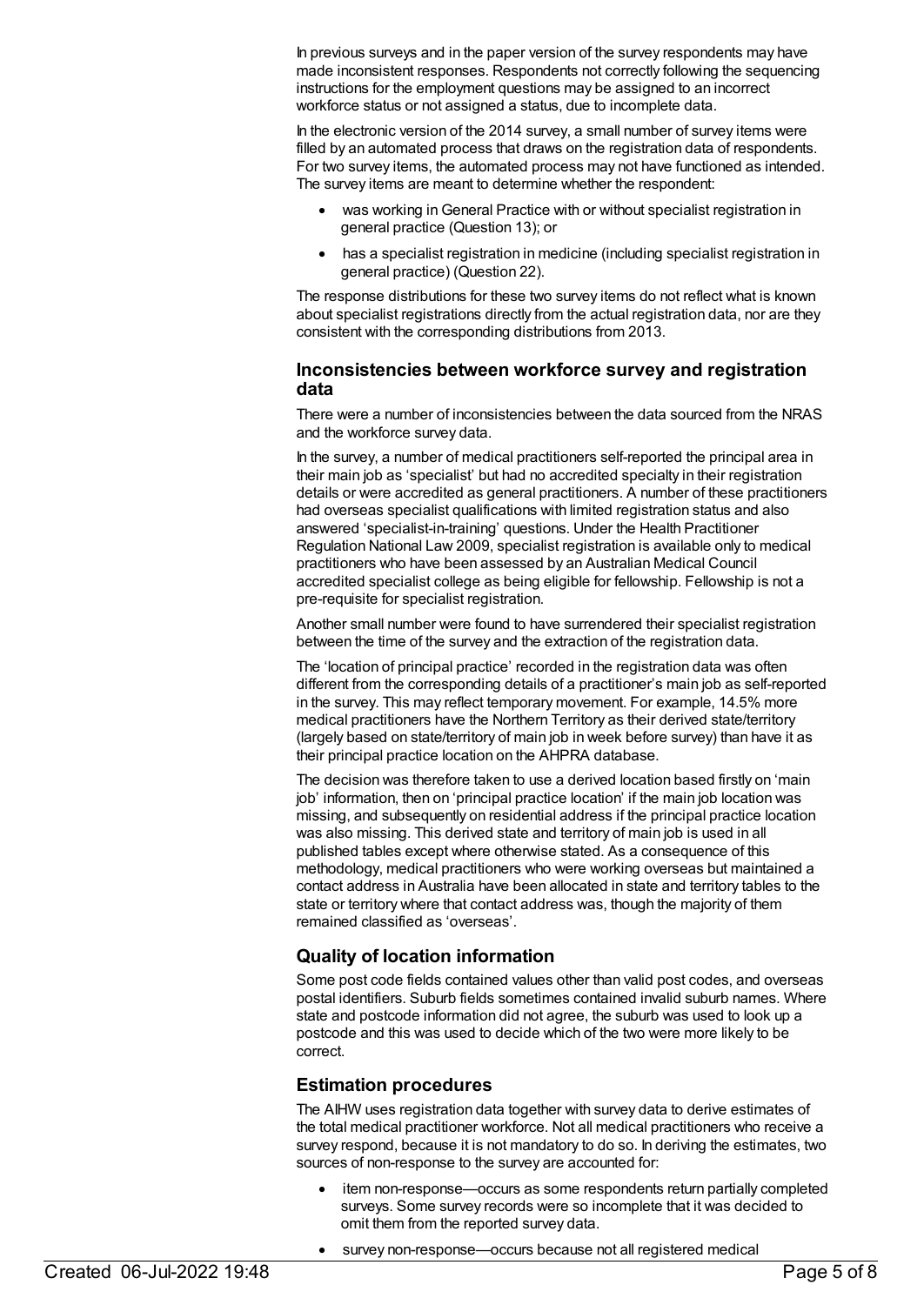practitioners who receive a questionnaire respond.

Imputation methods are used to account for item non-response and survey nonresponse.

#### **Imputation: estimation for itemnon-response**

The imputation process involves an initial examination of all information provided by a respondent. If possible, a reasonable assumption is made about any missing information based on responses to other survey questions. For example, if a respondent provides information on hours worked and the area in which they work, but leaves the workforce question blank, it is reasonable to assume that they were employed.

Missing values remaining after this process are considered for their suitability for further imputation. Suitability is based on the level of non-response to that item.

In imputation, the known probabilities of particular responses occurring are used to assign a response to each record. Imputed values are based on the distribution of responses occurring in the responding sample. Therefore, fundamental to imputing missing values for survey respondents who returned partially completed questionnaires is the assumption that respondents who answer various questions are similar to those who do not.

Age values within each state and territory of principal practice are first imputed to account for missing values. Other variables deemed suitable for this process were then imputed. These include hours worked in the week before the survey, principal role of main job, principal area of main job in medicine and work setting of main job.

#### **Imputation: estimation for survey non-response**

In 2013, the methodology for survey non-response was changed from a weightingbased methodology to a randomised sequential hot deck-based imputation similar to that used for imputing unreported hours in previous years.

The data were sorted into strata so that imputations were made using survey data from records that have similar registration details. The strata used for imputation were registration type (with limited registrants grouped together and specialist registrants grouped with those who also had general registration), a derived primary specialty categorisation, sex, age group, remoteness area and state, in that order.

Donor records were spaced evenly within strata to ensure records were used within the strata an equal number of times plus or minus 1, and that most strata within the hot deck were restricted to within strata imputations. For example, if there were 5 respondents and 12 non-respondents in a cell, the expected number of uses would be 2.4, resulting in each donor being used either 2 or 3 times. This is almost equivalent to a weighting strategy, except that instead of all the data being weighted only the non-registration data are weighted.

Because the data were imputed and not weighted, some data may be affected in different ways from that previously published. For example, because a practitioner's location of main job is most likely to be the same as their registration address, this has been used for the location estimation of non-respondents. Using this estimate rather than weighting will improve the accuracy of estimates for small geographic areas, as previously weighted data would scale up data for individuals across the state/territory and the registration information for records would not be taken into account.

For variables not used in the imputation (that is, all variables other than the registration type, derived specialty, remoteness area, state and territory of principal practice, age and sex), it is assumed, for estimation purposes, that respondents and non-respondents have the same characteristics. If the assumption is incorrect, and non-respondents are different from respondents, then the estimates will have some bias. The extent of this cannot be measured without obtaining more detailed information about non-respondents.

**Coherence:**

#### **Workforce Survey 2014—coherence with previous data**

Previously published data for 2010 and 2011 include provisional registrants. As a result, growth between the published 2011 and 2012 data is understated by the order of 3.6%.

There were a number of additional questions and additions to questions in the survey between 2012 and 2013 and a few other minor changes in the Medical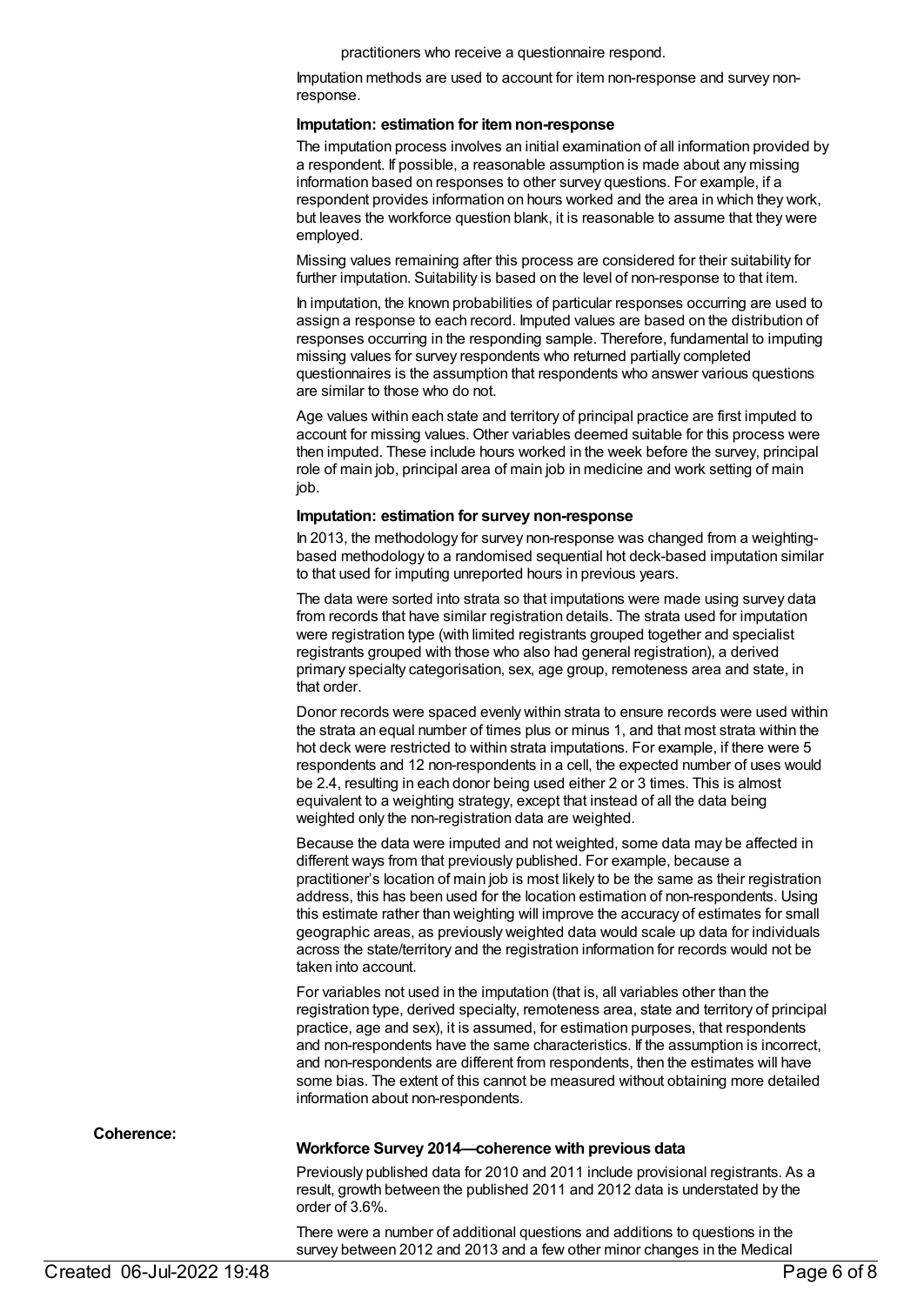Workforce Survey data between 2012, 2013 and 2014, Most data from 2011 are considered comparable, though later data do provide additional detail in some cases.

Queensland and Western Australia did not provide data for 2010.Only minimal comparisons between the 2010 and other data can be made, and 2010 is generally excluded from analysis.

Medical labour force data published by the AIHW before the establishment of the NRAS in 2010 was the result of collated jurisdiction-level occupation-specific surveys (referred to as the AIHW Medical Labour Force Survey). The Medical Workforce Survey from 2010 to 2014 collect similar data items to the AIHW Medical Labour Force Survey; however, the survey methodology has changed, as has the method of obtaining benchmark data on which the numbers of total registrations are based. With the establishment of the AHPRA, there is one source of benchmark data instead of eight, and there is less chance of inconsistency between states and territories and years in the scope of benchmark data.

The scope and coverage of the Medical Workforce Survey from 2010 to 2014 are also different to that of the previous surveys because in some states and territories not all types of registered medical practitioners were sent a survey form.

Date of birth, country of initial qualification, specialty of practice and sex are some data items previously collected by the AIHW Medical Labour Force Survey, but now collected by the NRAS. However, data for some of these items are either incomplete or inaccurate (see 'Accuracy').

Supplementary questions were added in 2012 to collect country of first qualification and country of first specialist qualification in the survey. In 2013, the list of countries was expanded and year of graduation from medical school was added to the survey.

#### **Speciality of practice**

Before 2010, main specialty of practice information was self-reported by registered medical practitioners from a set of 50 statistical categories in the AIHW Medical Labour Force Survey.

Speciality of practice, from 2010 to 2014, was extracted at the time of registration renewal by the AHPRA from the NRAS data of legally recognised specialties. There are 85 valid legally-defined specialties and subspecialties in the NHWDS: medical practitioners, (for example: 'cardiologist (physician)' and 'general practice').

However, the NRAS does not identify main specialty and the primary specialty is derived by the AIHW. Primary specialties in 2010 and 2011 were derived using their recorded specialties and information from the AIHW Medical Labour Force Survey 2009. A new question was included in the 2012 survey to allow a primary specialty to be derived at the detailed level.

Thus, comparison of specialty data for 2012 and later years with results from earlier surveys should be treated with caution.

#### **General practitioners**

A change in the response options for the question about 'principal area of main job in medicine', from 'GP/primary care practitioner' before 2010 to 'general practitioner' in 2011 and 2012 has impacts on the comparability of these responses over time, and time-series data should be used with caution. This may have led to the observed increase in responses in the 'other clinician' category.

Further refinement to the question has led to extra explanatory text being included in the survey, with the survey response for 2013 and 2014 reading 'General Practitioner (GP) (excluding AGPT program trainees)'. Similarly the Specialist-intraining category now reads 'Specialist-in-training (including AGPT program trainees)'. The AIHW estimates that of the order of a thousand medical practitioners have probably answered 'Specialist-in-training (including AGPT program trainees)' rather than 'General Practitioner (GP) (excluding AGPT program trainees)' when they may have answered differently without the explanatory text.

The 'hospital non-specialist' category changed to 'hospital non-specialist (including pre-vocational doctors)' in 2013, but the AIHW did not find any evidence in the data for a significant effect.

#### **Work settings**

Work setting response categories in the current survey are similar to those before